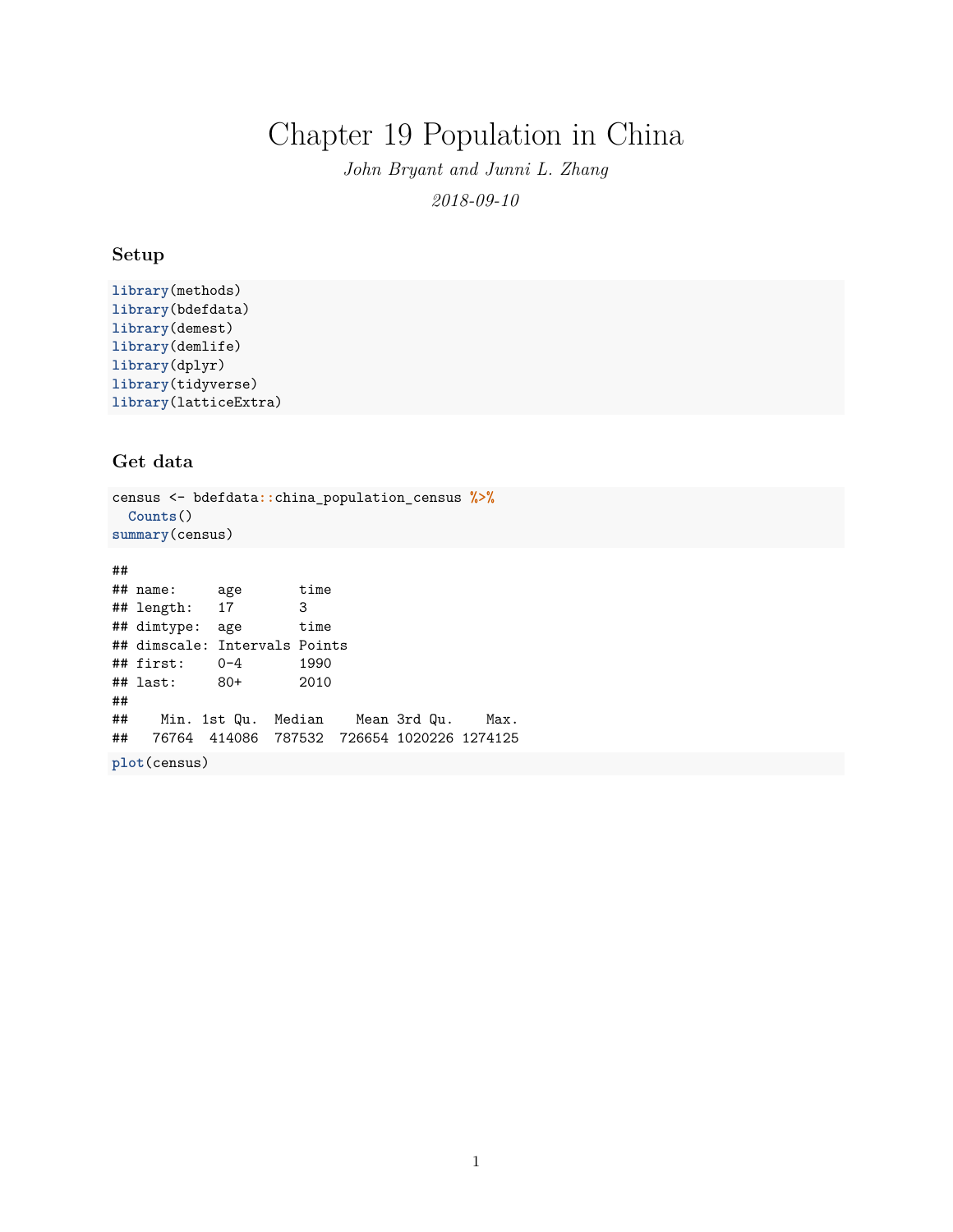

```
births_un <- bdefdata::china_births_un %>%
  Counts()
summary(births_un)
```
## ## name: age time ## length: 7 5 ## dimtype: age time ## dimscale: Intervals Intervals ## first: 15-19 1991-1995 ## last: 45-49 2011-2015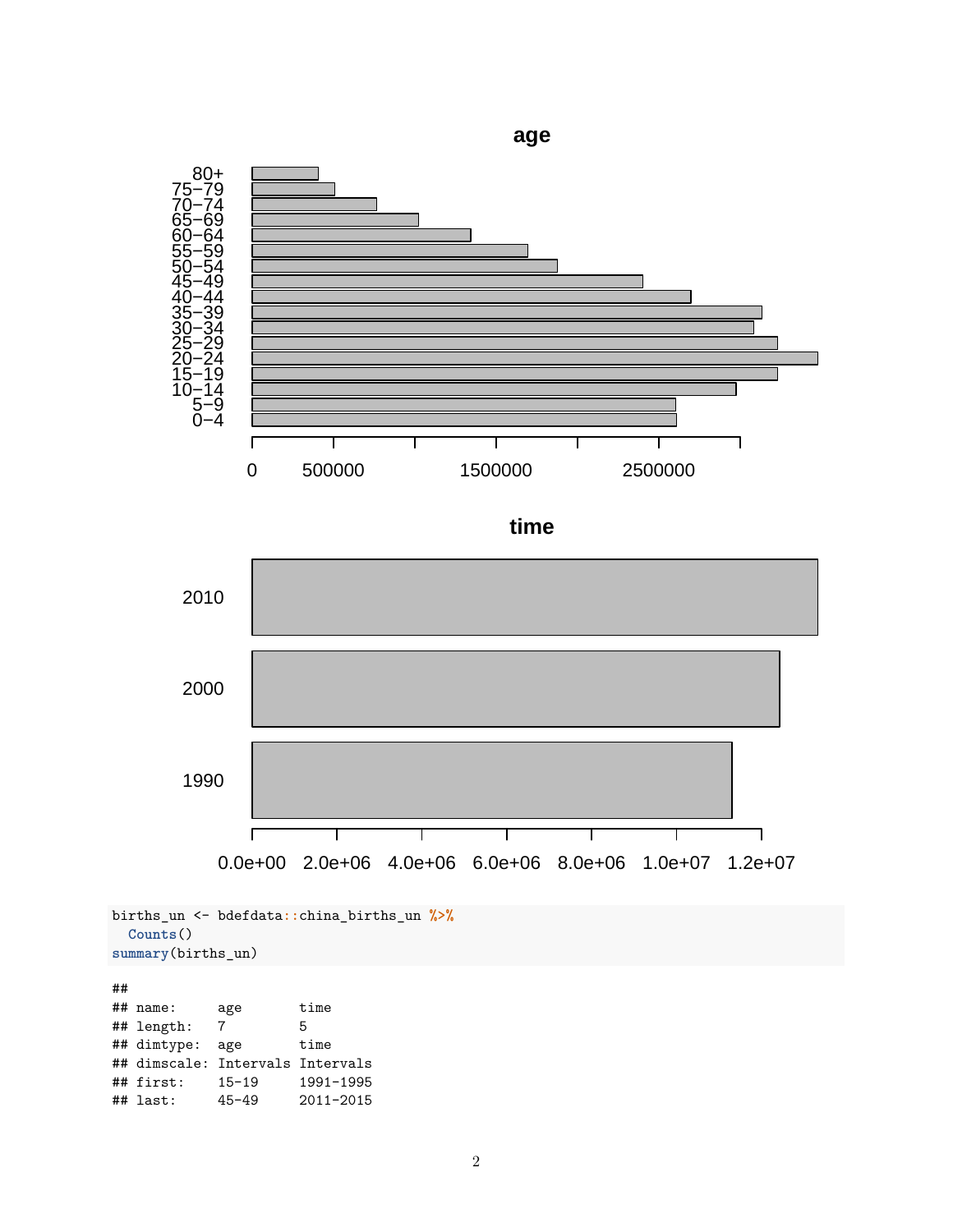## ## Min. 1st Qu. Median Mean 3rd Qu. Max. ## 1330 13835 39630 127373 292470 487940

**plot**(births\_un)



## ## name: age time ## length: 17 5 ## dimtype: age time ## dimscale: Intervals Intervals ## first: 0-4 1991-1995 ## last: 80+ 2011-2015 ## ## Min. 1st Qu. Median Mean 3rd Qu. Max. ## 1000 4740 11990 25171 40510 141700 **plot**(deaths\_un)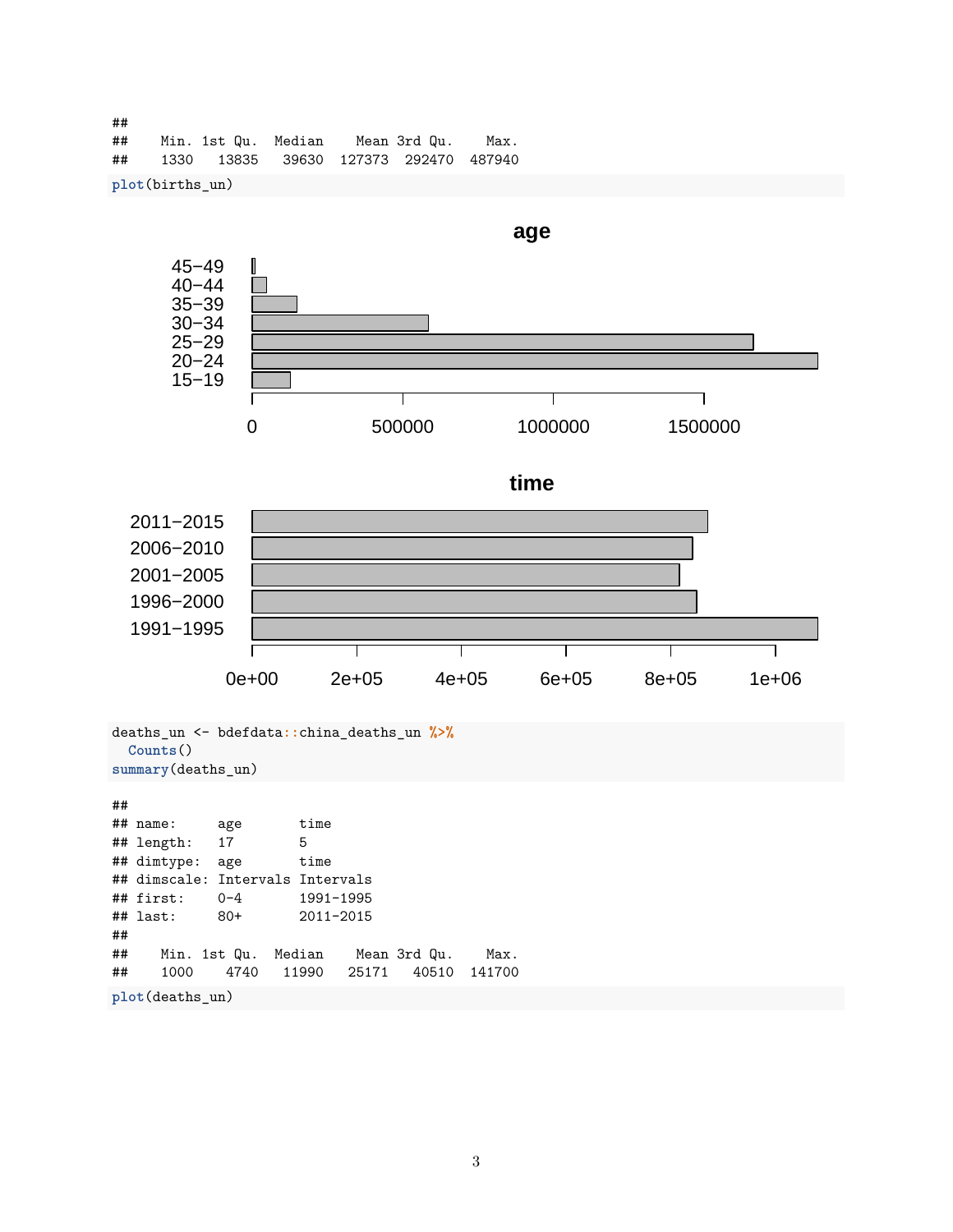

```
Plot data
```

```
#Plot census counts of population (millions), by age.
denom_china <- 100
census_df <- census %>%
    as.data.frame(direction = "long", midpoints = "age") %>%
    mutate(count = 1e-6 * denom_china * count)
xyplot(count ~ age | factor(time),
       data = census_df,
       col = "black",type = "1",
       layout = c(NA, 1),
       xlab = "",
       ylab = "",
       prepanel = function(y) list(ylim = c(0, max(y, na.rm = TRUE))),
       scales = list(tck = 0.4),as.table = TRUE,
       par.settings = list(fontsize = list(text = 6),strip.background = list(col = "grey90")))
```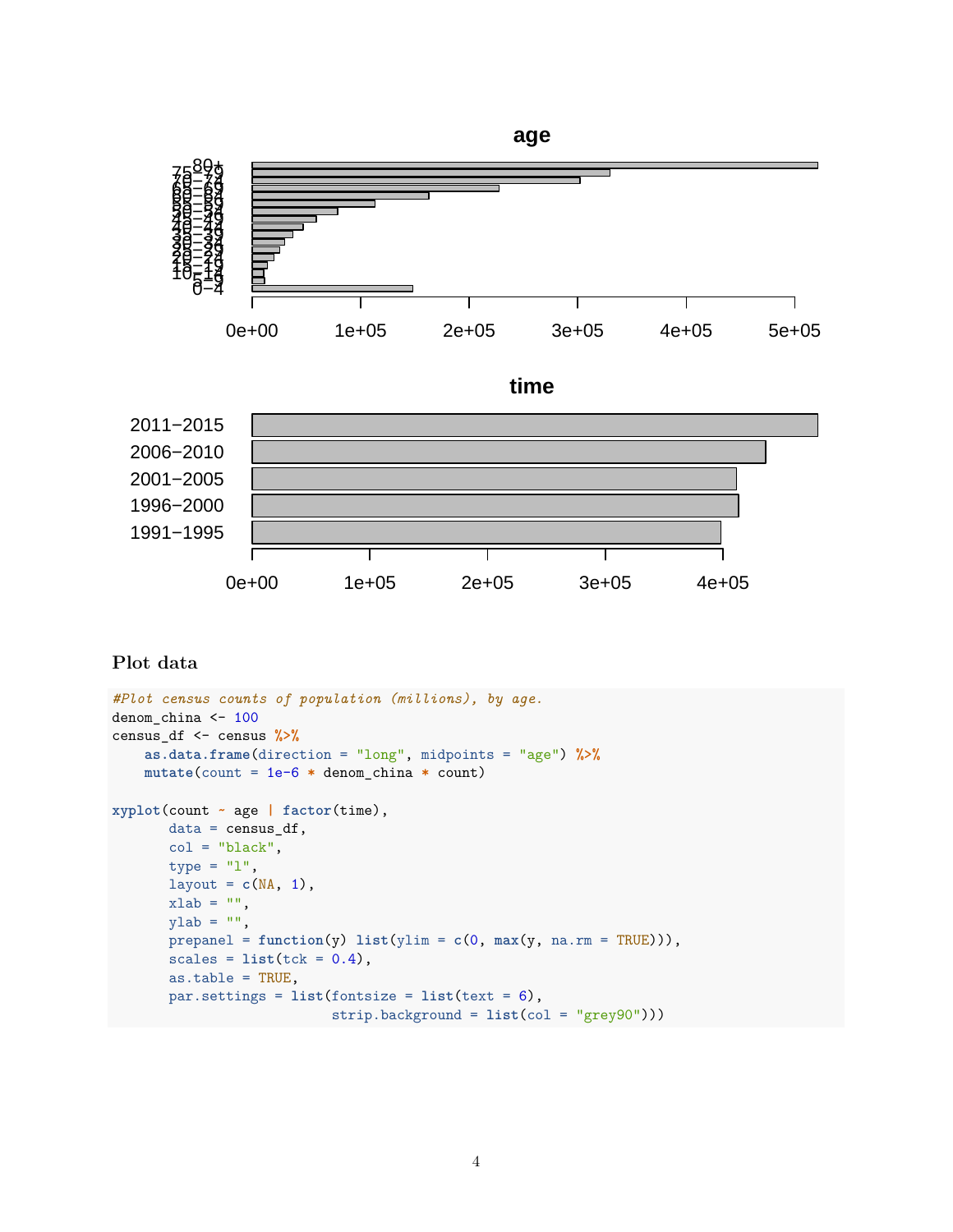

```
#Plot estimates of births (millions), by age of mother.
births_df <- births_un %>%
    as.data.frame(direction = "long", midpoints = "age") %>%
   mutate(count = 1e-6 * denom_china * count) %>%
   mutate(time = gsub("1\\--", "0-", time),
          time = gsub("6\\-", "5-", time))
xyplot(count ~ age | time,
      data = births_df,col = "black",xlab = "",
      ylab = "",
      type = "1",
      layout = c(NA, 1),
      scales = list(tck = 0.3),as.table = TRUE,
      par.settings = list(fontsize = list(text = 6),
                           strip.background = list(col = "grey90")))
```


```
#Plot estimates of deaths (millions), by age. The data are shown on a log scale.
deaths_df <- deaths_un %>%
    as.data.frame(direction = "long", midpoints = "age") %>%
    mutate(count = 1e-6 * denom_china * count) %>%
    mutate(time = gsub("1\\--", "0-", time),
           time = gsub("6\\-", "5-", time))
lty <- c("solid", "dotted")
xyplot(count ~ age | time,
       data = deaths_df,col = "black".type = "1",
      lty = lty,xlab = "",
```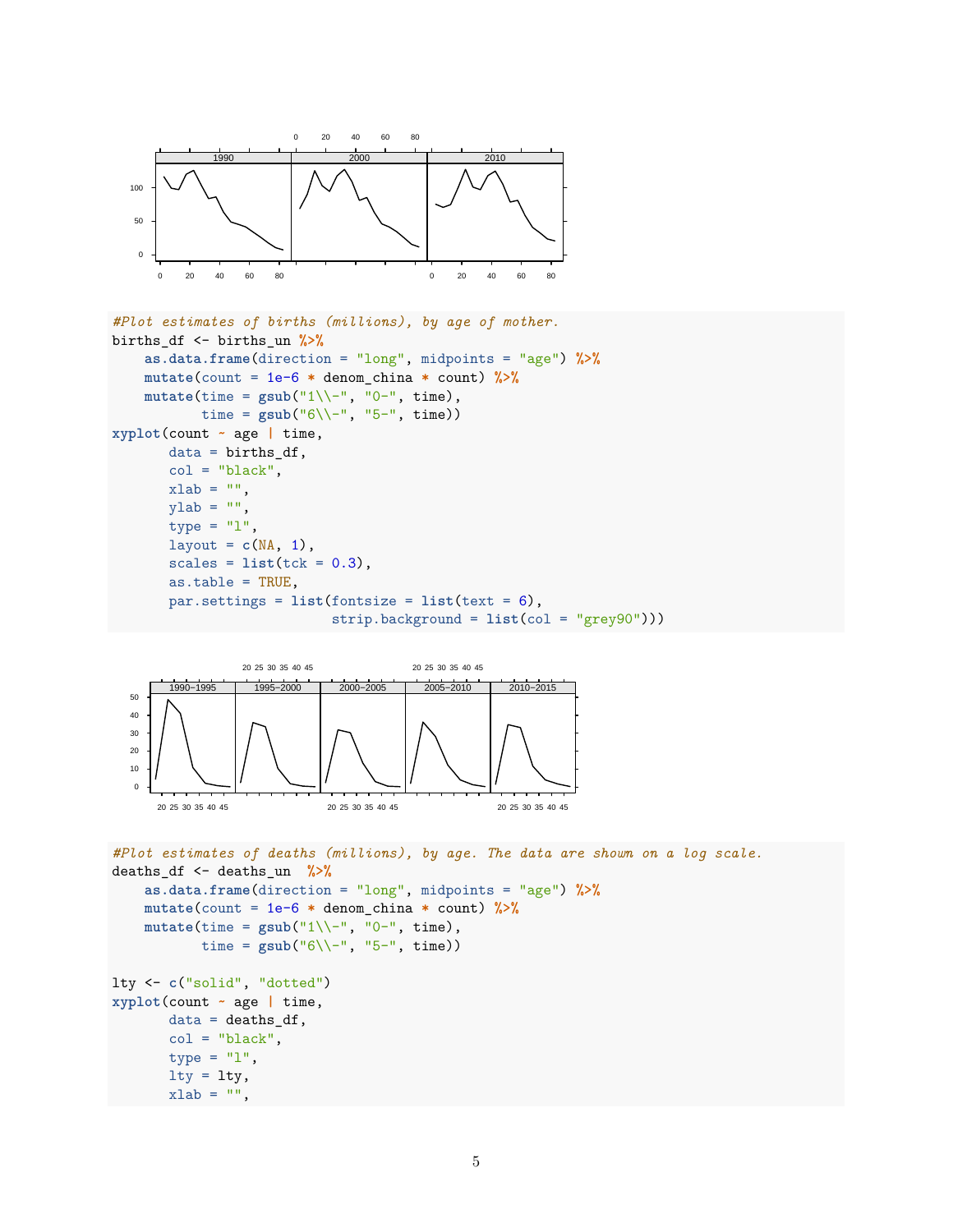```
vlab = "",
1wd = 1,
midpoints = "age",
layout = c(NA, 1),
scales = list(x = list(tck = 0.3)),
              y = list(log = TRUE, tck = 0.45),
yscale.components = yscale.components.log10ticks,
as.table = TRUE,
par.settings = list(fontsize = list(text = 6),strip.background = list(col = "grey90")))
```


```
#Plot changes in cohort size (millions), as implied by the births and census data.
census_df <- census %>%
          as.data.frame(direction = "long", midpoints = "age") %>%
         mutate(cohort = time - age) %>%
         mutate(count = 1e-6 * 100 * count)
```

```
births_df <- births_un %>%
             collapseDimension(dimension="age") %>%
             as.data.frame(direction = "long") %>%
             mutate(count = 1e-6 * 100 * count) %>%
             mutate(time = c(1992.5, 1997.5, 2002.5, 2007.5, 2012.5)) %>%
             mutate(cohort = time)
```

```
cohorts <- rbind(census_df[census_df$cohort>=1932.5,2:4],births_df[births_df$cohort<=2007.5,]) %>%
          mutate(cohort.name = sprintf("%s-%s",round(cohort-1.5),round(cohort+2.5))) %>%
          arrange(cohort.name,time)
```

```
cohorts.births <- cohorts
cohorts.births$count[cohorts.births$time != cohorts.births$cohort] <- NA
```

```
p <- xyplot(count ~ time | factor(cohort.name),
       data = cohorts,
       subset = cohort>=1952.5,
       type = "b",
       col = "black",xlab = "",
       vlab = "".
       xlim = c(1987, 2013),
       ylim = c(0, NA),
       as.table = TRUE,
```
layout =  $c(NA, 2)$ ,

 $scales = list(tck = 0.3),$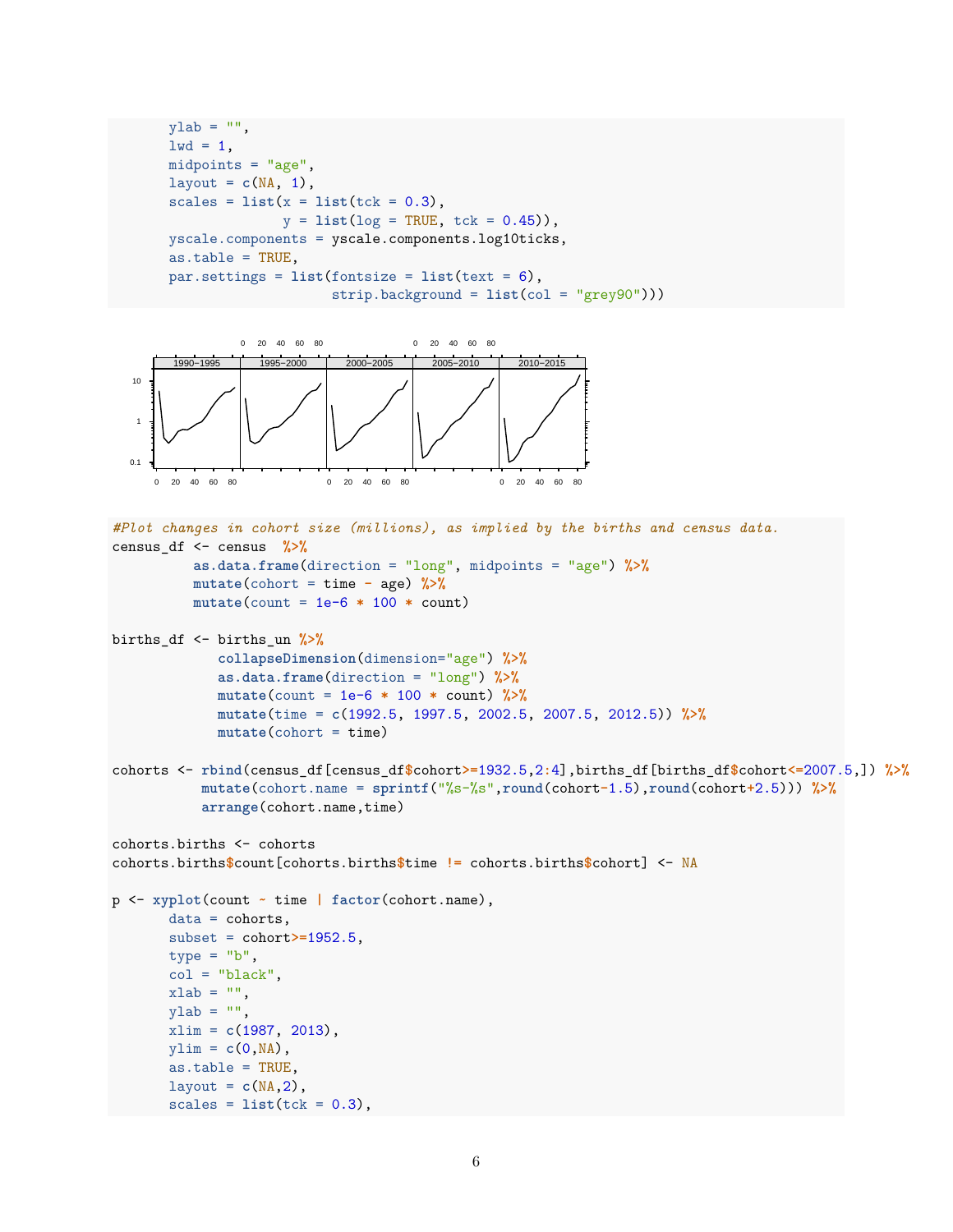```
par.settings = list(strip.background = list(col = "grey90"),
                           fontsize = list(points=6, text=6)))
p <- p + as.layer(xyplot(count ~ time | factor(cohort.name),
       data = cohorts.births,
       subset = cohort>=1952.5,
       type = "p",
       pch = 19,
       col = "black"))
```

```
plot(p)
```


## **Fit model**

```
filename <- "china model.est"
if(!file.exists(filename)) {
    #Initial account
   population <- dbind(extrapolate(subarray(census, time == "1990", drop = FALSE),
                                    labels = "1995"),
                        extrapolate(subarray(census, time == "2000", drop = FALSE),
                                    labels = "2005"),
                        extrapolate(subarray(census, time == "2010", drop = FALSE),
                                    labels = c("2015", "2020")),
                        along = "time")
   births <- extrapolate(births_un, labels = "2016-2020")
   deaths <- extrapolate(deaths_un, labels = "2016-2020")
   account <- Movements(population = population,
                         births = births,
                         exits = list(deaths = deaths)) %>%
        makeConsistent()
    #Get datasets.
```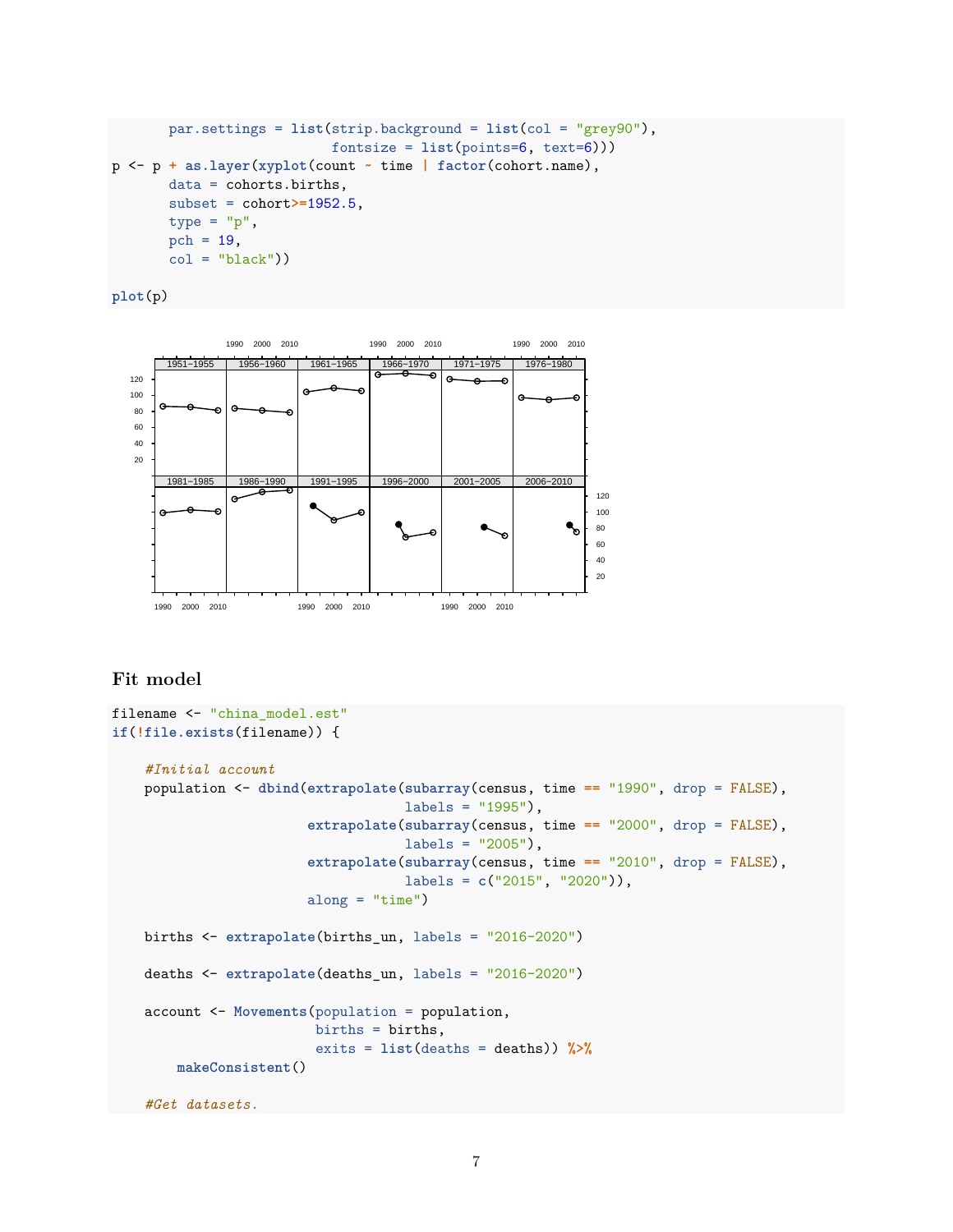```
datasets <- list(census = census,
                 births_un = births_un,
                 deaths_un = deaths_un)
#Set up data models.
mean <- census / census
sd <- 0.005 * as(census, "Values")
census_dmodel <- Model(census ~ NormalFixed(mean = mean, sd = sd),
                        series = "population")
births_un_dmodel <- Model(births_un ~ Poisson(mean ~ 1),
                        `(Intercept)` \sim ExchFixed(sd = 0.1),
                        series = "births",
                        priorSD = HalfT(scale = 0.1),
                        jump = 0.01deaths_un_dmodel <- Model(deaths_un ~ Poisson(mean ~ 1),
                        \Gamma(Intercept)\sim ExchFixed(sd = 0.1),
                        series = "deaths",
                        priorSD = HalfT(scale = 0.1),
                        jump = 0.03dataModels <- list(census_dmodel,
                   births un dmodel,
                   deaths un dmodel)
#Set up system models
population <- Model(population ~ Poisson(mean ~ age * time,
                                          useExpose = FALSE),
                     age \sim \text{DIM(damp = NULL)},time \sim DLM(damp = NULL),
                     age:time ~ DLM(damp = NULL),
                    jump = 0.005births <- Model(births ~ Poisson(mean ~ age * time),
                age - DLM(damp = NULL),time \sim DLM(level = Level(scale = HalfT(scale = 0.1)),trend = NULL,
                            damp = NULL,
                age:time ~ DLM(level = Level(scale = HalfT(scale = 0.05)),
                                trend = NULL,
                                damp = NULL,
                upper = 0.1,
                jump = 0.015deaths <- Model(deaths ~ Poisson(mean ~ age * time),
                age \sim \text{PLM}(\text{damp} = \text{NULL}),time \sim DLM(level = Level(scale = HalfT(scale = 0.1)),trend = Trend(scale = HalfT(scale = 0.1)),damp = NULL,
                age:time ~ DLM(level = Level(scale = HalfT(scale = 0.05)),
                                trend = NULL,
```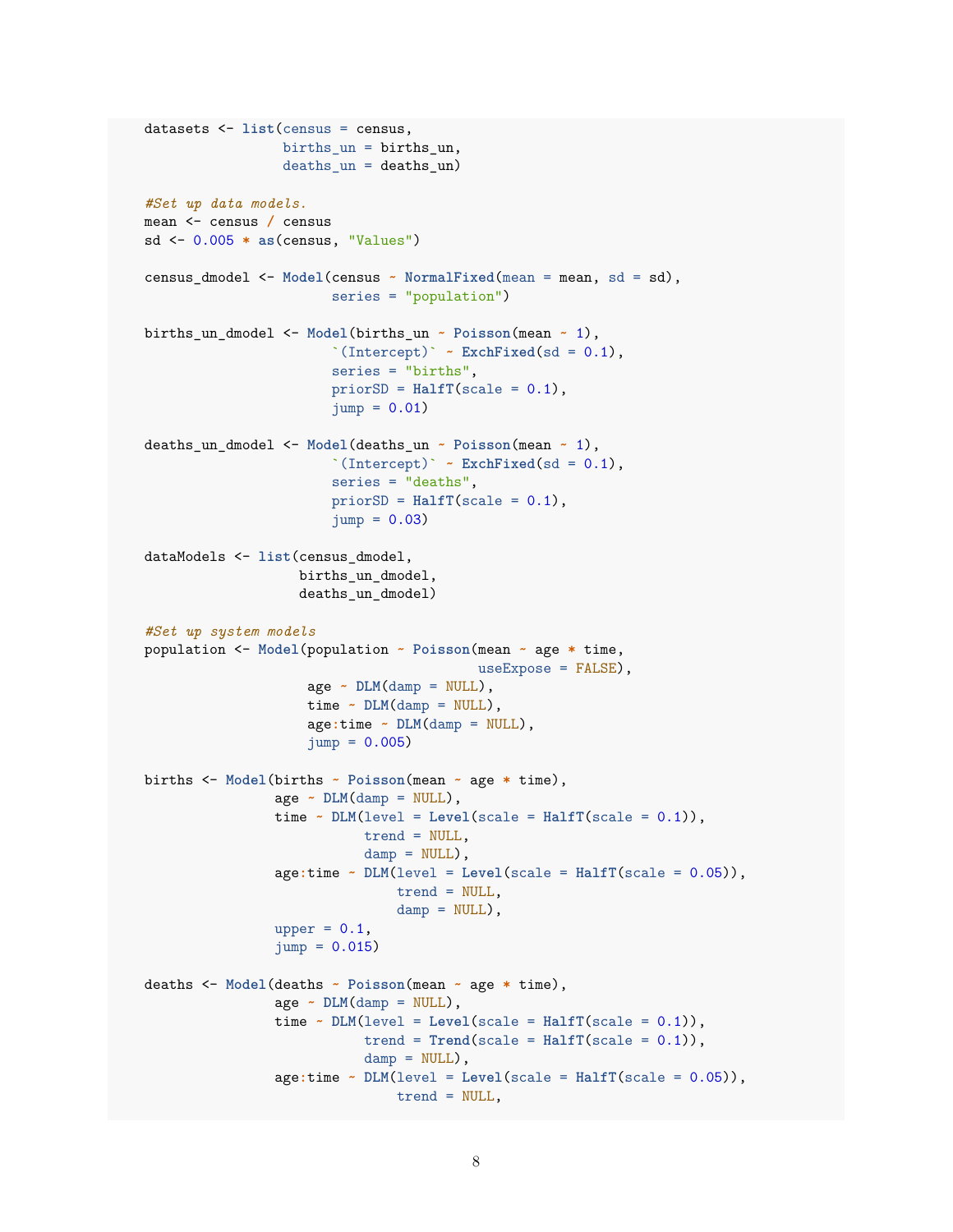```
damp = NULL,
                    upper = 1,
                    jump = 0.03systemModels <- list(population,
                         births,
                         deaths)
    #Estimate account.
    n_burnin <- 700000
    n_sim <- 800000
    n_{chain} < 4n_{th} <- 400
    set.seed(0)
    estimateAccount(account = account,
                    datasets = datasets,
                    dataModels = dataModels,
                    systemModels = systemModels,
                    filename = filename,
                    nBurnin = n_burnin,
                    nSim = n_sim,nChain = n_{chain},
                    nThin = n_thin)options(width = 150)
}
fetchSummary(filename)
## --------------------------------------------------
## Account:
## *population*
## dimensions: age, time
## n cells: 119
## *births*
## dimensions: age, time, triangle
## n cells: 84
## *deaths*
## dimensions: age, time, triangle
## n cells: 204
## --------------------------------------------------
## System models:
## *population*
## population ~ Poisson(mean ~ age * time, useExpose = FALSE),
\## age ~ DLM(damp = NULL),
## time ~ DLM(damp = NULL),
## age:time ~ DLM(damp = NULL),
## 0.005
## dimensions: age, time
## *births*
## births ~ Poisson(mean ~ age * time),
\## age ~ DLM(damp = NULL),
## time ~ DLM(level = Level(scale = HalfT(scale = 0.1)), trend = NULL,
```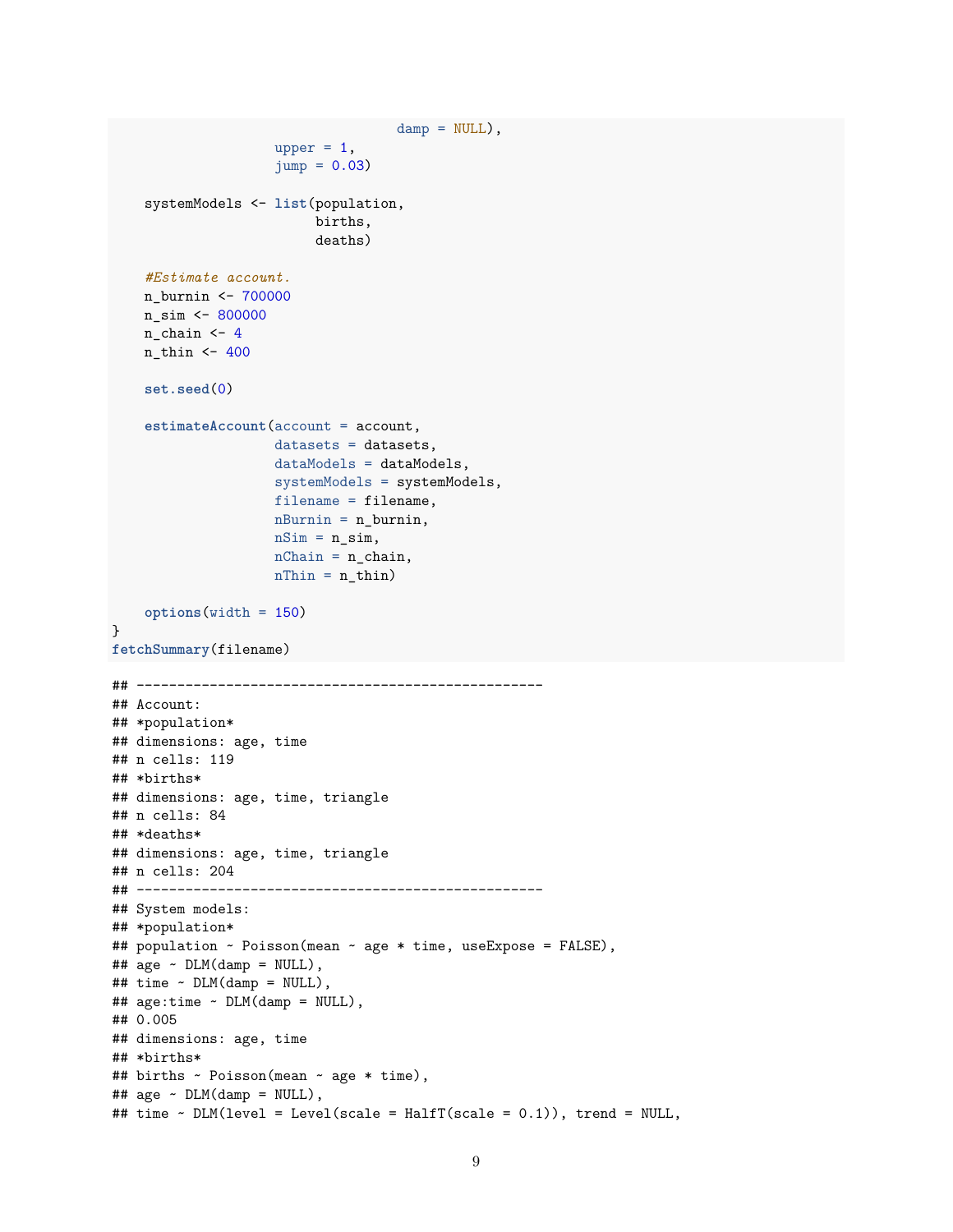```
\## damp = NULL),
## age:time ~ DLM(level = Level(scale = HalfT(scale = 0.05)), trend = NULL,
\## damp = NULL),
## 0.1,
## 0.015
## dimensions: age, time, triangle
## *deaths*
## deaths ~ Poisson(mean ~ age * time),
## age ~ DLM(damp = NULL),
## time ~ DLM(level = Level(scale = HalfT(scale = 0.1)), trend = Trend(scale = HalfT(scale = 0.1)),
\# damp = NULL),
## age:time ~ DLM(level = Level(scale = HalfT(scale = 0.05)), trend = NULL,
## damp = NULL),
## 1,
## 0.03
## dimensions: age, time, triangle
## --------------------------------------------------
## Datasets:
## *census*
## Object of class "Counts"
## dimensions: age, time
## n cells: 51, n missing: 0, integers: TRUE, n zeros: 0, median: 787532
## *births_un*
## Object of class "Counts"
## dimensions: age, time
## n cells: 35, n missing: 0, integers: TRUE, n zeros: 0, median: 39630
## *deaths_un*
## Object of class "Counts"
## dimensions: age, time
## n cells: 85, n missing: 0, integers: TRUE, n zeros: 0, median: 11990
## --------------------------------------------------
## Data models:
## *census*
## census ~ NormalFixed(mean = mean, sd = sd),
## "population"
## dimensions: age, time
## *births un*
## births_un ~ Poisson(mean ~ 1),
## `(Intercept)` ~ ExchFixed(sd = 0.1),
\texttt{\#}\# HalfT(scale = 0.1),
## 0.01,
## "births"
## dimensions: age, time
## *deaths_un*
## deaths_un ~ Poisson(mean ~ 1),
## `(Intercept)` ~ ExchFixed(sd = 0.1),
\texttt{\#}\# HalfT(scale = 0.1),
## 0.03,
## "deaths"
## dimensions: age, time
## --------------------------------------------------
## MCMC statistics:
## nBurnin: 700000, nSim: 800000, nChain: 4, nThin: 400, nIteration: 8000
##
```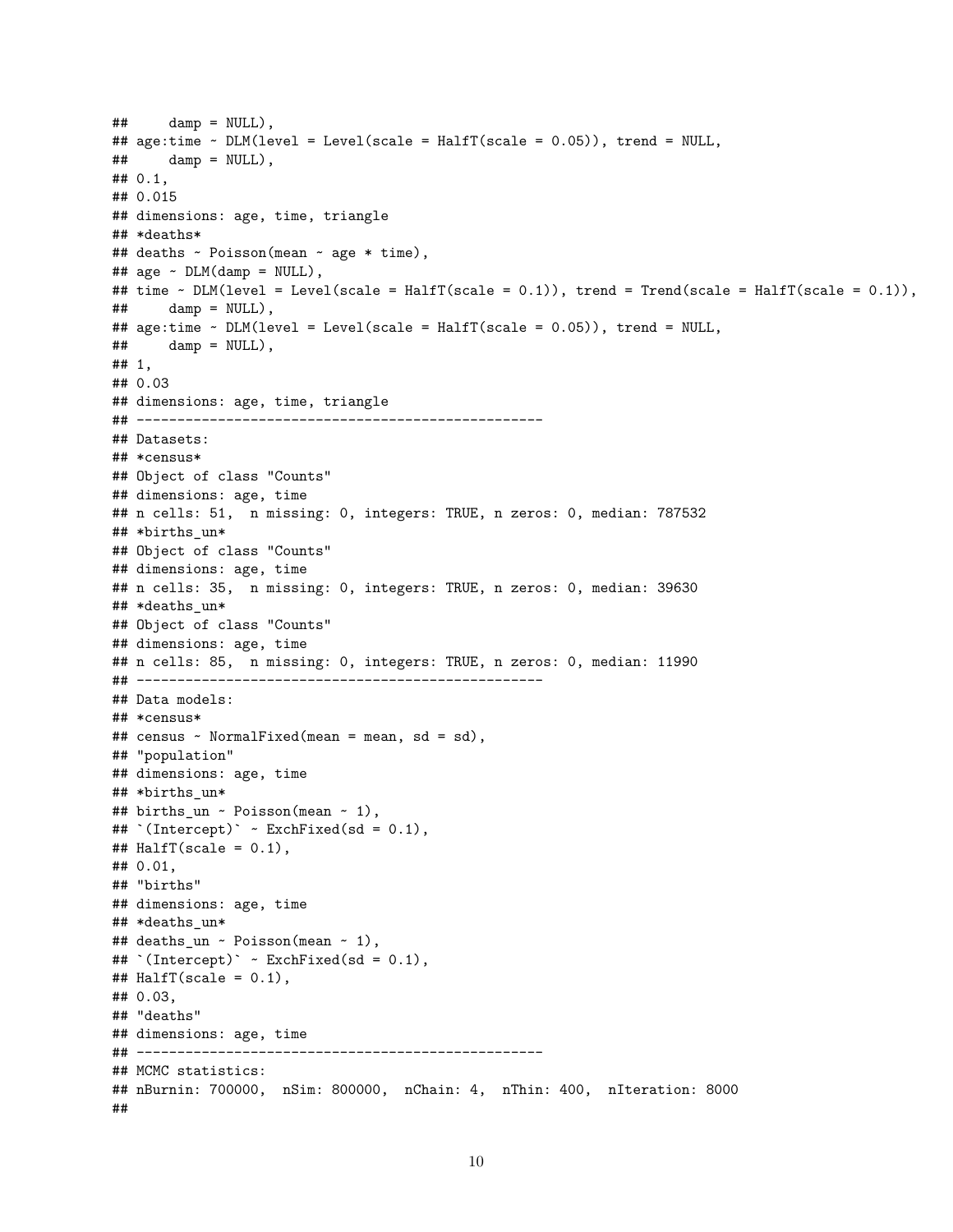| ## | ## Metropolis-Hastings updates:                      |       |         |                                   |         |
|----|------------------------------------------------------|-------|---------|-----------------------------------|---------|
|    | ## systemModels.population.likelihood.count 0.005    |       | 0.274   | jump acceptance autocorr<br>0.347 |         |
| ## | systemModels.births.likelihood.rate                  | 0.015 | 0.308   | 0.864                             |         |
|    | ## systemModels.deaths.likelihood.rate               | 0.030 | 0.308   | 0.582                             |         |
|    | ## dataModels.births_un.likelihood.rate              | 0.010 | 0.320   | 0.681                             |         |
|    | ## dataModels.deaths_un.likelihood.rate              | 0.030 | 0.253   | 0.623                             |         |
| ## |                                                      |       |         |                                   |         |
|    | ## parameters:                                       |       |         |                                   |         |
| ## |                                                      |       | Rhat    | 2.5%                              | 50%     |
|    | ## account.population                                |       | . 1.10  | 113260                            | 778270  |
|    | ## account.births                                    |       | 1.24    | 610                               | 14929   |
|    | ## account.deaths                                    |       | . 1.18  | 484                               | 4920    |
|    | ## systemModels.population.likelihood.count          |       | . 1.16  | 113685                            | 778068  |
|    | ## systemModels.population.prior.mean                |       | 1.08    | 11.7                              | 13.6    |
|    | ## systemModels.population.hyper.age.scaleLevel      |       | 1.00    | 0.0551                            | 0.451   |
|    | ## systemModels.population.hyper.age.scaleTrend      |       | 1.01    | 0.0175                            | 0.246   |
|    | ## systemModels.population.hyper.age.scaleError      |       | 1.00    | 0.0428                            | 0.49    |
|    | ## systemModels.population.hyper.time.scaleLevel     |       | 1.00    | 0.00159                           | 0.0209  |
|    | ## systemModels.population.hyper.time.scaleTrend     |       | 1.00    | 0.00619                           | 0.0226  |
|    | ## systemModels.population.hyper.time.scaleError     |       |         | 1.00 0.000816                     | 0.0134  |
|    | ## systemModels.population.hyper.age:time.scaleLevel |       | 1.00    | 0.0461                            | 0.107   |
|    | ## systemModels.population.hyper.age:time.scaleTrend |       | 1.00    | 0.00695                           | 0.0264  |
|    | ## systemModels.population.hyper.age:time.scaleError |       | 1.01    | 0.0279                            | 0.0835  |
|    | ## systemModels.births.likelihood.rate               |       |         | 1.14 0.000334 0.00547             |         |
|    | ## systemModels.births.prior.mean                    |       | 1.14    | $-7.98$                           | $-5.25$ |
|    | ## systemModels.births.prior.sd                      |       | . 1.17  | 0.0443                            | 0.16    |
|    | ## systemModels.births.hyper.age.scaleLevel          |       | 1.01    | 0.103                             | 0.731   |
|    | ## systemModels.births.hyper.age.scaleTrend          |       | 1.01    | 0.0594                            | 0.503   |
|    | ## systemModels.births.hyper.age.scaleError          |       | 1.02    | 0.00805                           | 0.576   |
|    | ## systemModels.births.hyper.time.scaleLevel         |       | 1.00    | 0.00642                           | 0.0696  |
|    | ## systemModels.births.hyper.time.scaleError         |       | 1.01    | 0.0568                            | 0.163   |
|    | ## systemModels.births.hyper.age:time.scaleLevel     |       | 1.04    | 0.00603                           | 0.109   |
|    | ## systemModels.births.hyper.age:time.scaleError     |       | 1.00    | 0.0029                            | 0.0357  |
|    | ## systemModels.deaths.likelihood.rate               |       |         | . 1.19 0.000269 0.00231           |         |
|    | ## systemModels.deaths.prior.mean                    |       | 1.19    | $-8.21$                           | $-6.08$ |
|    | ## systemModels.deaths.prior.sd                      |       | 1.06    | 0.0074                            | 0.0612  |
|    | ## systemModels.deaths.hyper.age.scaleLevel          |       | 1.08    | 0.065                             | 0.937   |
|    | ## systemModels.deaths.hyper.age.scaleTrend          |       | 1.05    | 0.0489                            | 0.411   |
|    | ## systemModels.deaths.hyper.age.scaleError          |       | 1.19    | 0.0982                            | 0.706   |
| ## | systemModels.deaths.hyper.time.scaleLevel            |       | 1.00    | 0.00532                           | 0.049   |
| ## | systemModels.deaths.hyper.time.scaleTrend            |       | 1.00    | 0.00854                           | 0.0511  |
| ## | systemModels.deaths.hyper.time.scaleError            |       | 1.02    | 0.00124                           | 0.0288  |
|    | ## systemModels.deaths.hyper.age:time.scaleLevel     |       | 1.00    | 0.00442                           | 0.0202  |
|    | ## systemModels.deaths.hyper.age:time.scaleError     |       | 1.00    | 0.00383                           | 0.0155  |
|    | ## dataModels.births_un.likelihood.rate              |       | 1.09    | 0.983                             | 1.14    |
|    | ## dataModels.births_un.prior.mean                   |       | 1.01    | 0.104                             | 0.127   |
|    | ## dataModels.births_un.prior.sd                     |       | 1.05    | 0.0245                            | 0.0546  |
|    | ## dataModels.deaths_un.likelihood.rate              |       | 1.03    | 0.954                             | 1.17    |
|    | ## dataModels.deaths_un.prior.mean                   |       | 1.01    | 0.104                             | 0.166   |
| ## | dataModels.deaths_un.prior.sd                        |       | 1.02    | 0.0985                            | 0.123   |
| ## |                                                      |       |         | 97.5% length                      |         |
|    | ## account.population                                |       | 1256804 | 119                               |         |
|    | ## account.births                                    |       | 201329  | 84                                |         |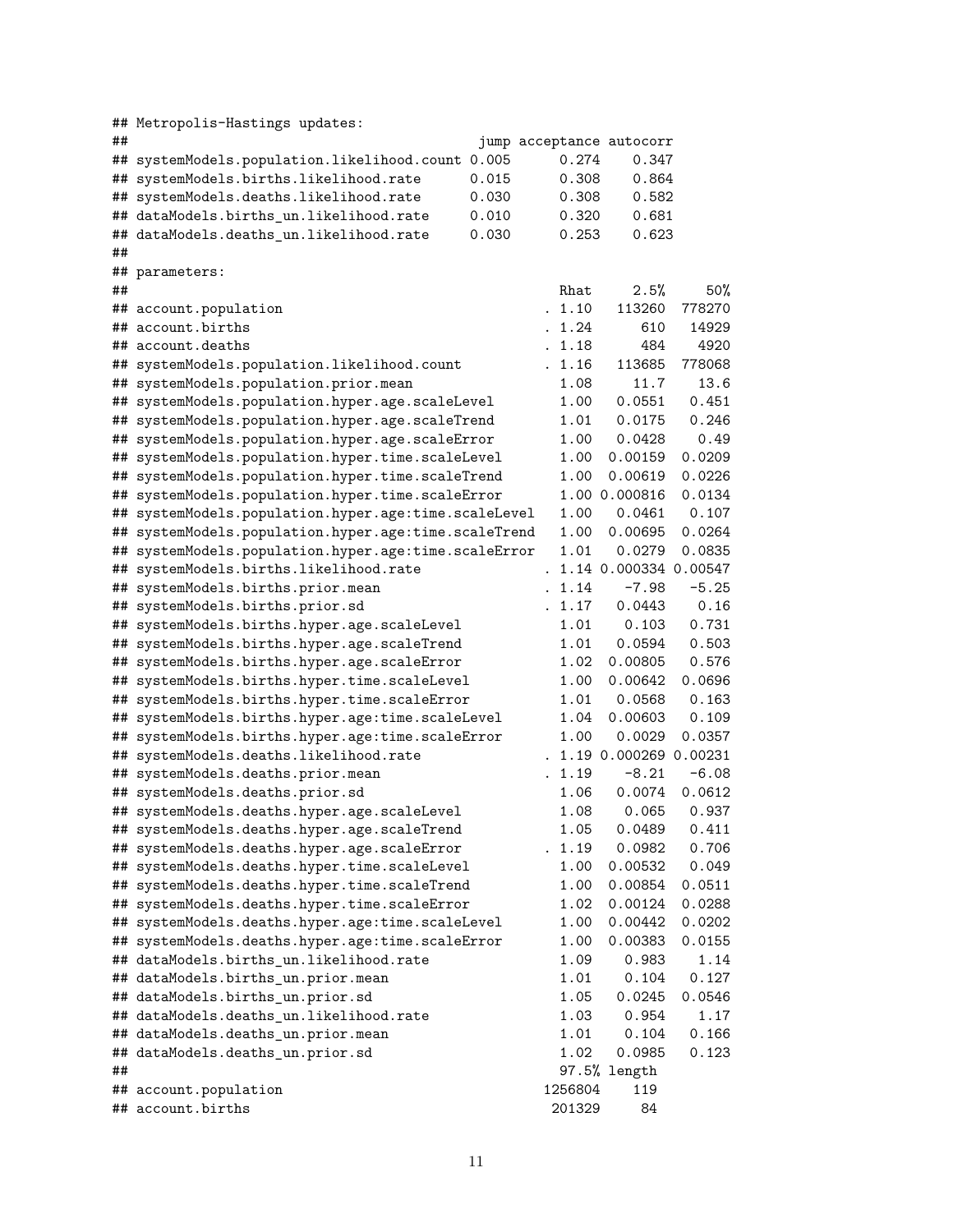|    | ## account.deaths                                 | 54006   | 204          |
|----|---------------------------------------------------|---------|--------------|
| ## | systemModels.population.likelihood.count          | 1257200 | 119          |
| ## | systemModels.population.prior.mean                | 14      | 119          |
| ## | systemModels.population.hyper.age.scaleLevel      | 1.59    | 1            |
| ## | systemModels.population.hyper.age.scaleTrend      | 1.32    | 1            |
| ## | systemModels.population.hyper.age.scaleError      | 1.32    | $\mathbf 1$  |
| ## | systemModels.population.hyper.time.scaleLevel     | 0.186   | 1            |
| ## | systemModels.population.hyper.time.scaleTrend     | 0.131   | 1            |
| ## | systemModels.population.hyper.time.scaleError     | 0.168   | 1            |
| ## | systemModels.population.hyper.age:time.scaleLevel | 0.169   | $\mathbf 1$  |
| ## | systemModels.population.hyper.age:time.scaleTrend | 0.0623  | 1            |
| ## | systemModels.population.hyper.age:time.scaleError | 0.505   | 1            |
| ## | systemModels.births.likelihood.rate               | 0.0725  | 84           |
| ## | systemModels.births.prior.mean                    | $-2.71$ | 84           |
| ## | systemModels.births.prior.sd                      | 0.357   | $\mathbf{1}$ |
| ## | systemModels.births.hyper.age.scaleLevel          | 1.94    | 1            |
| ## | systemModels.births.hyper.age.scaleTrend          | 1.74    | 1            |
| ## | systemModels.births.hyper.age.scaleError          | 1.8     | 1            |
| ## | systemModels.births.hyper.time.scaleLevel         | 0.198   | 1            |
| ## | systemModels.births.hyper.time.scaleError         | 0.35    | 1            |
| ## | systemModels.births.hyper.age:time.scaleLevel     | 0.208   | 1            |
| ## | systemModels.births.hyper.age:time.scaleError     | 0.152   | 1            |
| ## | systemModels.deaths.likelihood.rate               | 0.137   | 204          |
| ## | systemModels.deaths.prior.mean                    | $-2.02$ | 204          |
| ## | systemModels.deaths.prior.sd                      | 0.136   | 1            |
| ## | systemModels.deaths.hyper.age.scaleLevel          | 2.01    | 1            |
| ## | systemModels.deaths.hyper.age.scaleTrend          | 1.23    | 1            |
| ## | systemModels.deaths.hyper.age.scaleError          | 1.84    | 1            |
| ## | systemModels.deaths.hyper.time.scaleLevel         | 0.15    | 1            |
| ## | systemModels.deaths.hyper.time.scaleTrend         | 0.187   | 1            |
| ## | systemModels.deaths.hyper.time.scaleError         | 0.251   | 1            |
| ## | systemModels.deaths.hyper.age:time.scaleLevel     | 0.0619  | 1            |
| ## | systemModels.deaths.hyper.age:time.scaleError     | 0.0582  | 1            |
|    | ## dataModels.births_un.likelihood.rate           | 1.35    | 35           |
| ## | dataModels.births_un.prior.mean                   | 0.183   | 35           |
|    | ## dataModels.births_un.prior.sd                  | 0.156   | 1            |
|    | ## dataModels.deaths_un.likelihood.rate           | 1.62    | 85           |
|    | ## dataModels.deaths_un.prior.mean                | 0.225   | 85           |
|    | ## dataModels.deaths_un.prior.sd                  | 0.162   | $\mathbf{1}$ |
| ## |                                                   |         |              |

## **Results**

```
#Population counts
population <- fetch(filename,
                   where = c("account", "population"))
population <- 1e-6 * denom_china * population
census_data <- fetch(filename,
               where = c("datasets", "census"))
census_data <- 1e-6 * denom_china * census_data
p <- dplot(~ age | factor(time),
```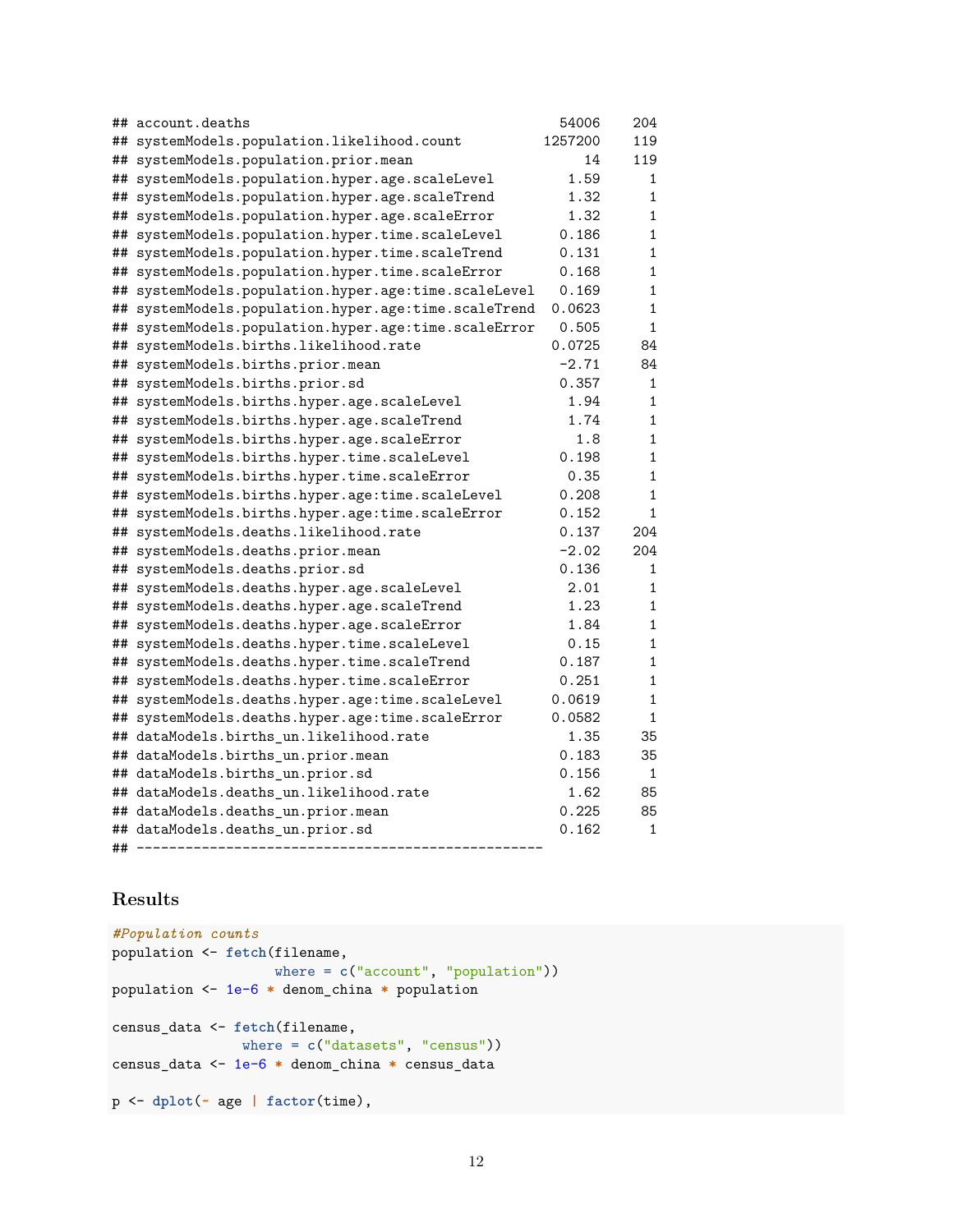```
data = population,
col = "grey20",xlab = "",
ylab = "",
midpoints = "age",
as.table = TRUE,
scales = list(tck = 0.3),par.settings = list(fontsize = list(text = 6),
                    strip.background = list(col = "grey90")),
overlay = list(values = census_data,
               col = "black"))
```

```
plot(p)
```


```
#Birth counts
```

```
period_labels <- paste(seq(1990, 2015, 5), seq(1995, 2020, 5), sep = "-")
births <- 1e-6 * denom_china * fetch(filename,
                                     where = c("account", "births")) %>%
    as("array")
dimnames(births)[[3]] <- c("Lower", "Upper")
births <- Counts(births)
births <- births[,,2:1,]
births_data <- 0.5 * 1e-6 * denom_china * fetch(filename,
                                              where = c("datasets", "births"))
p <- dplot(~ age | factor(time) * triangle,
           data = births,
           weights = weights,col = "grey",xlab = "",
           ylab = "",
           midpoints = "age",
           as.table = TRUE,
           scales = list(tck = 0.3),
           strip = strip.custom(factor.levels = period_labels),
           par.settings = list(fontsize = list(text = 6),
                               strip.background = list(col = "grey90")),
           overlay = list(values = births_data,
                          col = "black",type = "1")p <- useOuterStrips(p)
p$condlevels[[1]] <- period_labels
plot(p)
```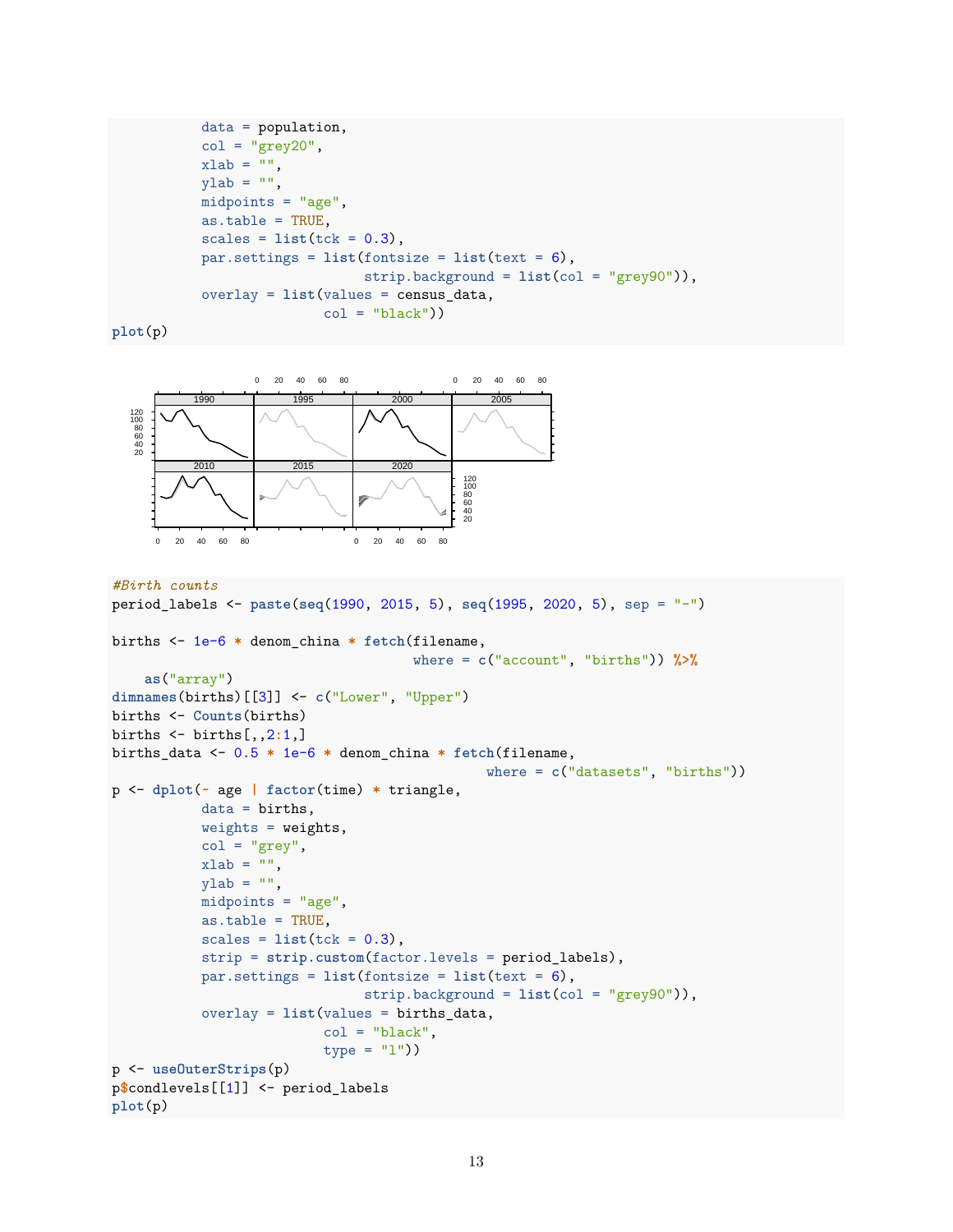

```
#Death counts
```

```
period_labels <- paste(seq(1990, 2015, 5), seq(1995, 2020, 5), sep = "-")
deaths <- (1e-6 * denom_china * fetch(filename,
                                      where = c("account", "deaths"))) %>%
    as("array")
dimnames(deaths)[[3]] <- c("Lower", "Upper")
deaths <- deaths[,,2:1,]
deaths <- Counts(deaths)
deaths_data <- (0.5 * 1e-6 * denom_china * fetch(filename,
                                               where = c("datasets", "deaths_un")))
p <- dplot(~ age | factor(time) * triangle,
           data = deaths,col = "grey",xlab = "",
           ylab = "",
           midpoints = "age",
           as.table = TRUE,
           scales = list(tck = 0.3),par.settings = list(fontsize = list(text = 6),
                               strip.background = list(col = "grey90")),
           overlay = list(values = deaths_data,
                          col = "black"))
p <- useOuterStrips(p)
p$condlevels[[1]] <- period_labels
plot(p)
```
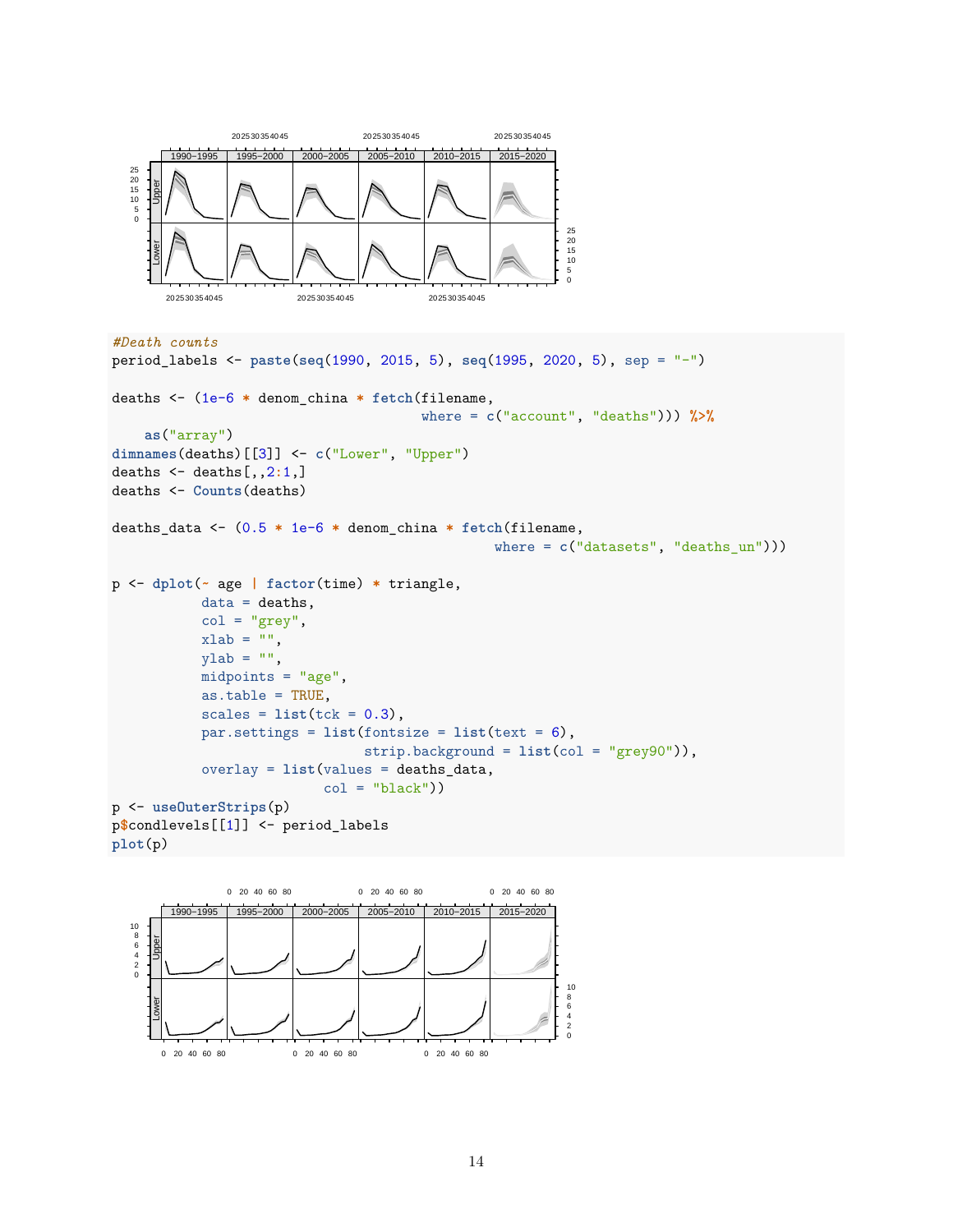```
#Change in cohort size
period_labels <- paste(seq(1950, 2005, 5), seq(1955, 2010, 5), sep = "-")
population <- fetch(filename,
                    where = c("account", "population"))
births <- fetch(filename,
                where = c("account", "births")) %>%
    collapseDimension(dimension = c("age", "triangle"))
population.pmean <- collapseIterations(population, FUN = mean) %>%
    as.data.frame(direction = "long", midpoints = "age") %>%
    mutate(cohort = time - age) %>%
    mutate(count = 1e-6 * denom_china * count)
births.pmean <- collapseIterations(births, FUN = mean) %>%
    as.data.frame(direction = "long") %>%
    mutate(time = c(1992.5, 1997.5, 2002.5, 2007.5, 2012.5, 2017.5)) %>%
    mutate(cohort = time) %>%
    mutate(count = 1e-6 * denom_china * count)
cohorts.pmean <- population.pmean %>%
    filter(cohort >= 1932.5 & cohort <= 2007.5) %>%
    filter(time %in% c(1990, 2000, 2010)) %>%
   bind_rows(filter(births.pmean, cohort <= 2007.5)) %>%
    select(-age) %>%
    mutate(cohort.name = sprintf("%s-%s",round(cohort-1.5),round(cohort+2.5))) %>%
    arrange(cohort.name, time)
cohorts.pmean.births <- cohorts.pmean %>%
    mutate(count = ifelse(time == cohort, count, NA))
census_df <- census %>%
    as.data.frame(direction = "long", midpoints = "age") %>%
    mutate(cohort = time - age) %>%
    mutate(count = 1e-6 * denom_china * count)
births_df <- births_un %>%
    collapseDimension(dimension = "age") %>%
    as.data.frame(direction = "long") %>%
    mutate(count = 1e-6 * denom_china * count) %>%
    mutate(time = c(1992.5, 1997.5, 2002.5, 2007.5, 2012.5)) %>%
    mutate(cohort = time)
cohorts <- census_df %>%
    filter(cohort >= 1932.5) %>%
    select(time, cohort, count) %>%
    bind_rows(filter(births_df, cohort <= 2007.5)) %>%
    mutate(cohort.name = sprintf("%s-%s",round(cohort-1.5),round(cohort+2.5))) %>%
    arrange(cohort.name,time)
cohorts.births <- cohorts %>%
    mutate(count = ifelse(time == cohort, count, NA))
p <- xyplot(count ~ time | cohort.name,
```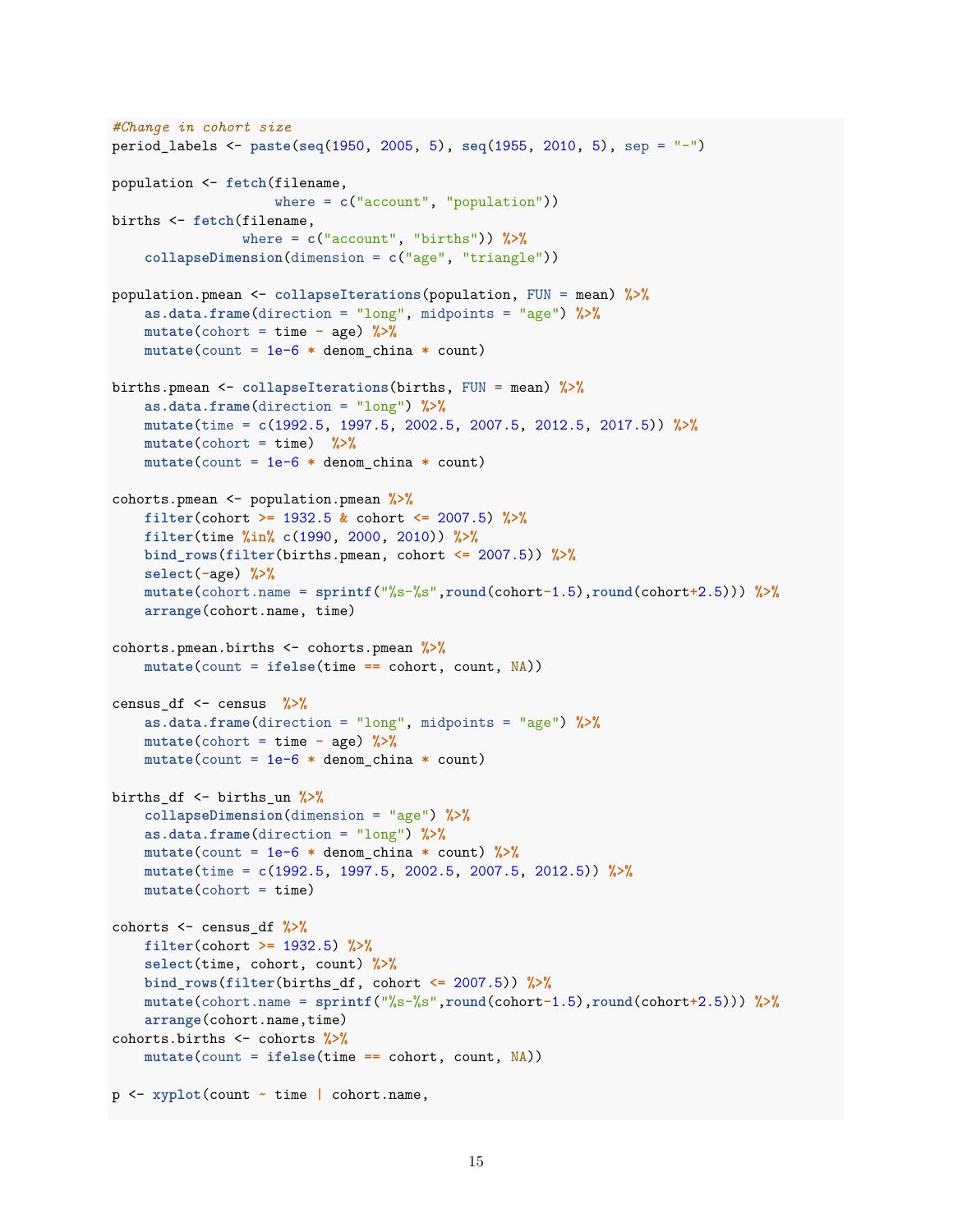```
data = cohorts,
            subset = cohort >= 1952.5,
            type = "b",col = "black",ylim = c(0, NA),
            xlab = "",
            ylab = "",
            xlim = c(1987, 2013),
            as.table = TRUE,
            layout = c(NA,2),
            scales = list(tck = 0.3),par.settings = list(strip.background = list(col = "grey90"),
                                fontsize = list(points=6, text=6)))
p <- p + as.layer(xyplot(count ~ time | cohort.name,
                         data = cohorts.births,
                         subset = cohort>=1952.5,
                         type = "p",
                         pch = 19,
                         col = "black"))
p <- p + as.layer(xyplot(count ~ time | cohort.name,
                         data = cohorts.pmean,
                         subset = cohort>=1952.5,
                         type = "b",
                         col = "grey")p <- p + as.layer(xyplot(count ~ time | cohort.name,
                         data = cohorts.pmean.births,
                         subset = cohort>=1952.5,
                         type = "p",
                         pch = 19,
                         col = "grey")p$condlevels[[1]] <- period_labels
plot(p)
```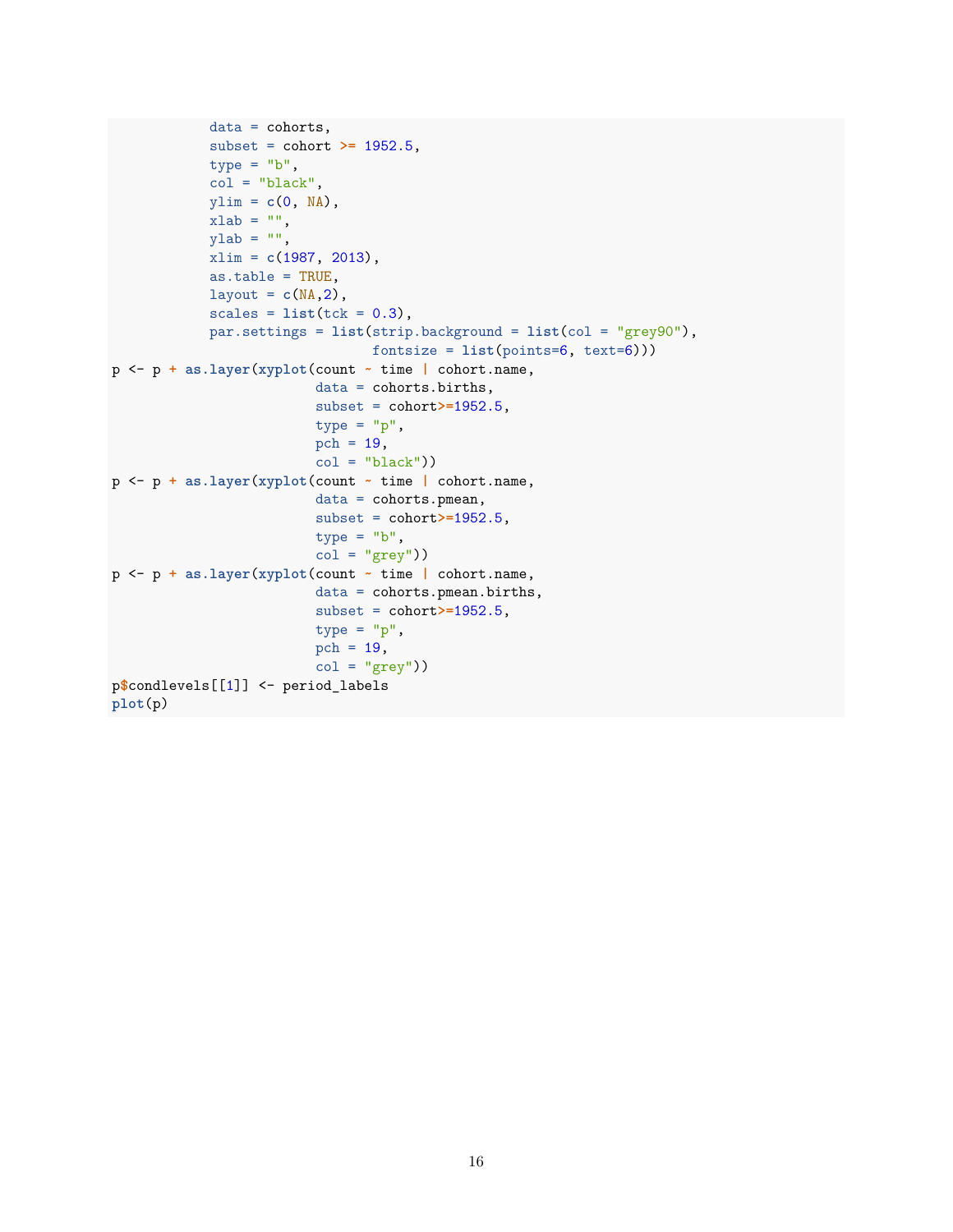

```
#Death rates
```

```
period_labels <- paste(seq(1990, 2015, 5), seq(1995, 2020, 5), sep = "-")
rates <- fetch(filename,
               where = c("systemModels", "deaths", "likelihood", "rate"))
weights <- fetch(filename,
                 where = c("account", "population")) %>%
    exposure(triangles = TRUE)
p <- dplot(~ age | factor(time),
          data = rates,weights = weights,col = "grey",xlab = "",
          ylab = "",
           midpoints = "age",as.table = TRUE,
           scales = list(tck = 0.3,y = list(log = TRUE),
           yscale.components = yscale.components.log10ticks,
           par.settings = list(fontsize = list(text = 6),strip.background = list(col = "grey90")))
p$condlevels[[1]] <- period_labels
```

```
plot(p)
```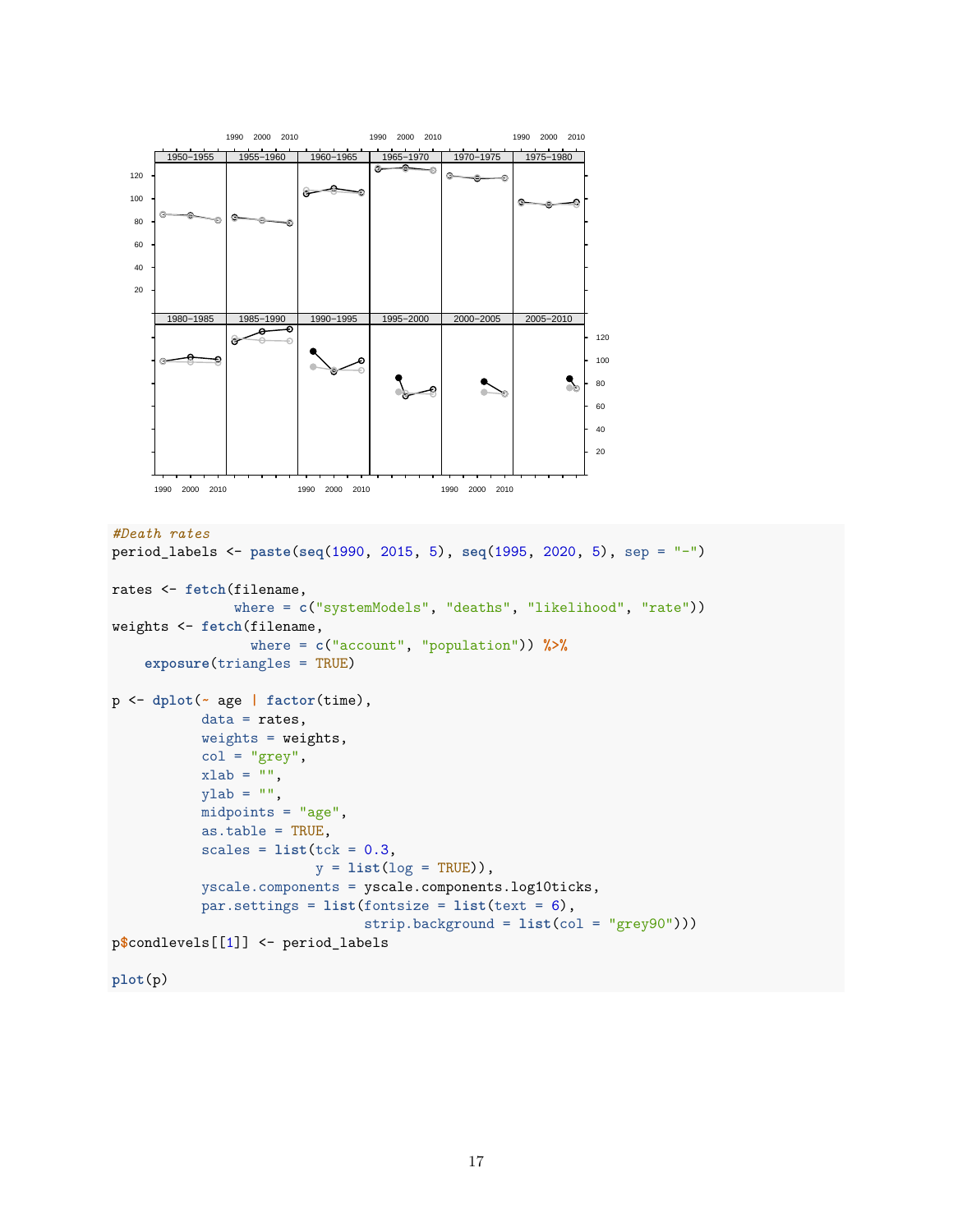

```
#Life expectancy
period_labels <- paste(seq(1990, 2015, 5), seq(1995, 2020, 5), sep = "-")
rates <- fetch(filename,
               where = c("systemModels", "deaths", "likelihood", "rate"))
weights <- fetch(filename,
                 where = c("account", "population")) %>%
    exposure(triangles = TRUE)
lifeexp <- rates %>%
    collapseDimension(dimension="triangle", weights=weights) %>%
    LifeTable() %>%
   lifeExpectancy()
lifeexp <- as(lifeexp, "array")
dimnames(lifeexp)[[1]] <- period_labels
lifeexp <- Counts(lifeexp,
                  dimtypes = c(time = "state"))
p <- dplot(~ time,
           data = lifeexp,
           col = "grey",xlab = "",
           ylab = "",
           as.table = TRUE,
```
par.settings = **list**(fontsize = **list**(text = 6),

 $scales = list(tck = 0.3),$ 

```
plot(p)
```
strip.background = **list**(col = "grey90")))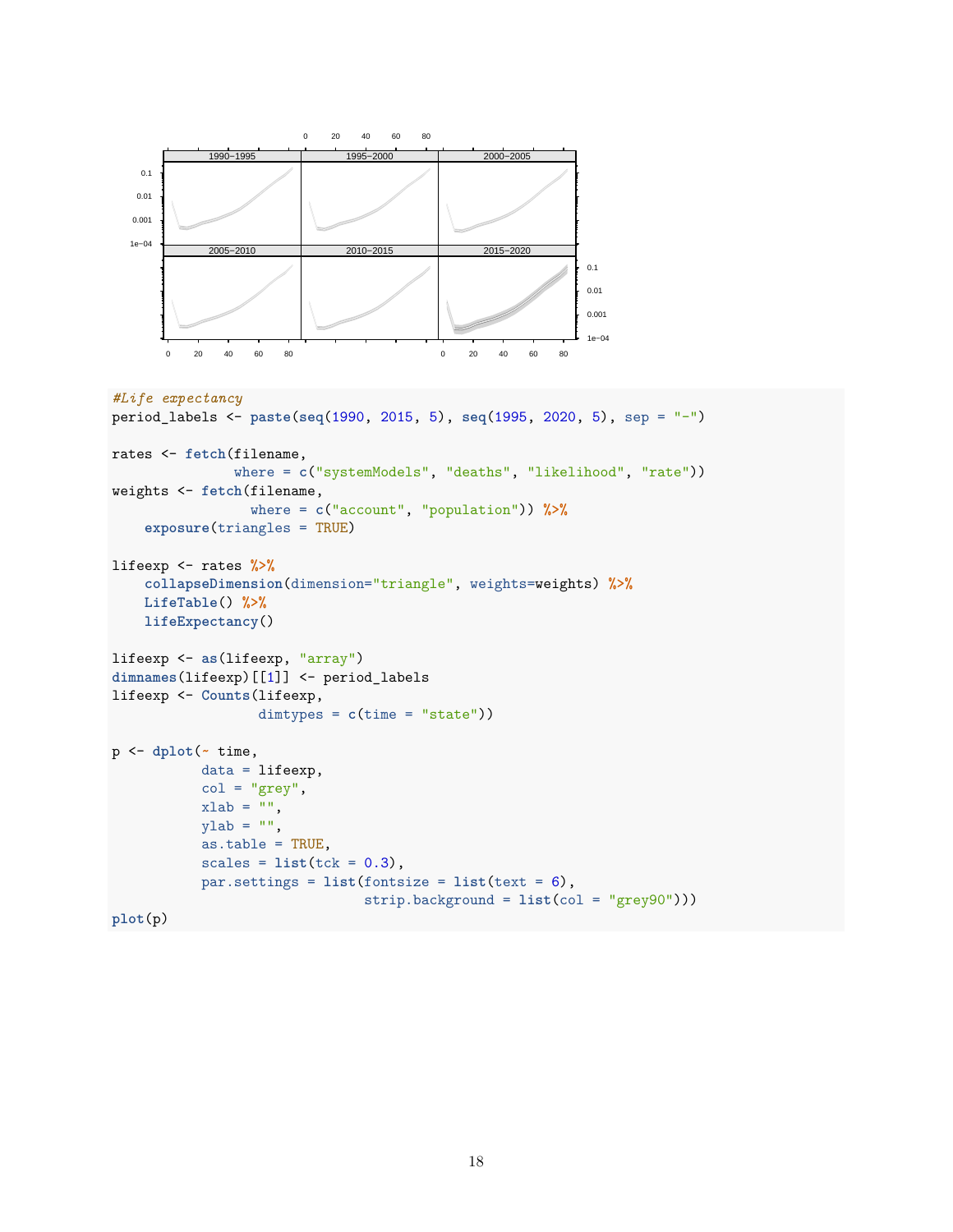

```
#Coverage ratio for census counts
coverage <- fetchCoverage(filename, "census")
```

```
p <- dplot(~ age | factor(time),
           data = coverage,
           col = "grey",xlab = "",
           ylab = "",
           midpoint = "age",
           as.table = TRUE,
           scales = list(x = list(tck = 0.3)),y = list(tck = 0.5),
           par.settings = list(fontsize = list(text = 6),
                               strip.background = list(col = "grey90")))
p <- p + latticeExtra::layer(panel.abline(h=1,lty="dotted",col="black"))
plot(p)
```


```
#Coverage ratio for UN births estimates
coverage <- fetchCoverage(filename, "births_un") %>%
    subarray(time %in% c("1991-1995", "2001-2005", "2011-2015"))
p <- dplot(~ age | factor(time),
           data = coverage,
           col = "grey",xlab = "",
           ylab = "",
           midpoint = "age",layout = c(NA,1),
           as.table = TRUE,
           scales = list(x = list(tck = 0.3),
```